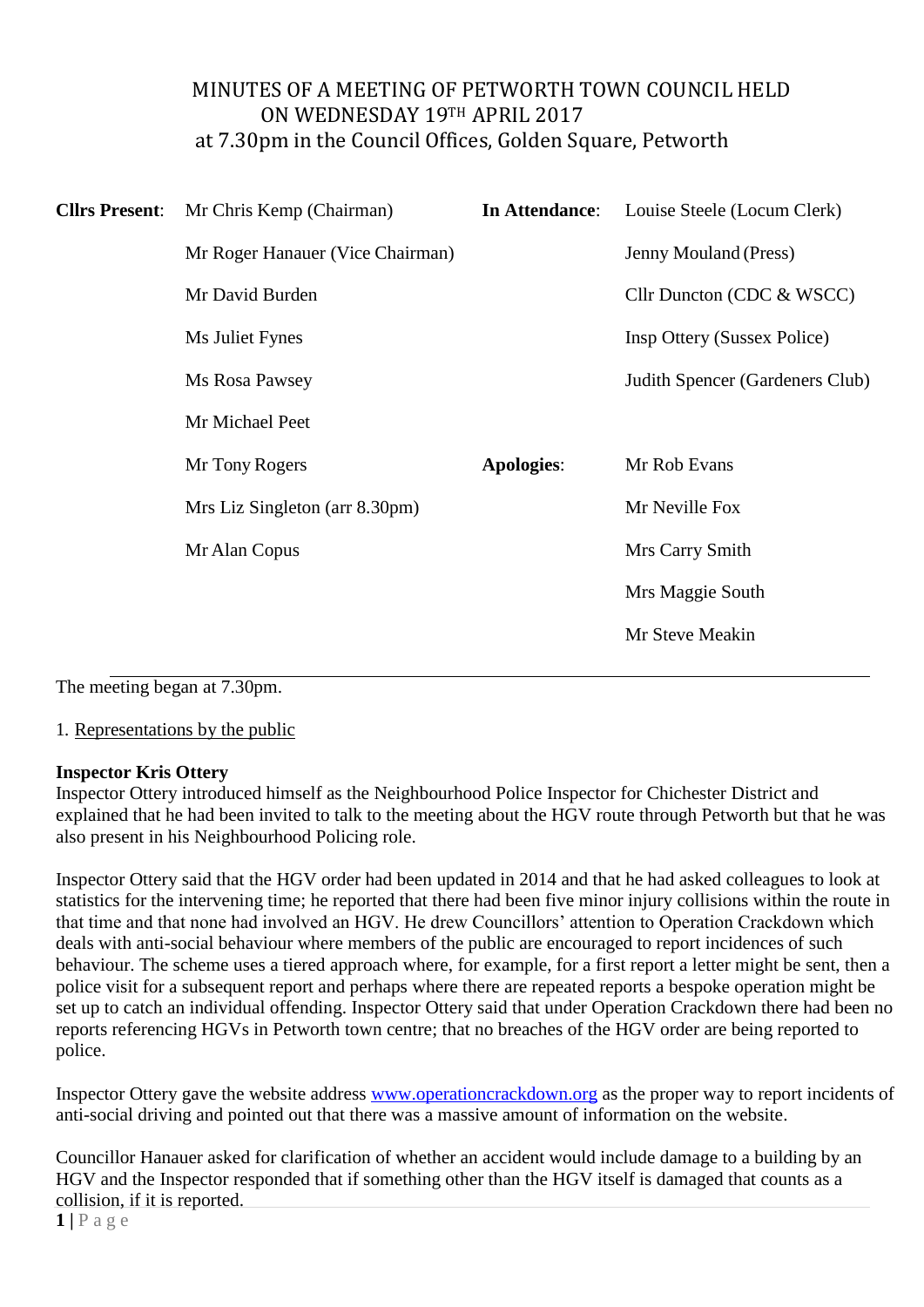Councillor Peet observed that there were numerous breaches of the HGV order daily but that he was not sure if the vehicles concerned were acting illegally or that the order could be enforced. The Chairman observed that vehicles exceeding 7.5 tonnes and not entering the town centre to make deliveries were in breach of the order and echoed the uncertainty about enforcing the order.

In summing up the Chairman indicated that the community needed to start increasing the reporting of incidents and told Inspector Ottery that the Council was looking for support to improve the effectiveness of the order that they have. The Inspector said that he would talk to local officers.

Inspector Ottery then invited questions from Councillors about any other Neighbourhood Policing matters. Councillor Hanauer asked about the impact of the potential relocation of the site for a new Skate Park. The Inspector responded that the location of the Skate Park would make no difference to the police input, he asked to be "kept in the loop" and said he would send his email address through to the Clerk for that purpose. In response to a suggestion from Councillor Peet the Inspector indicated that he would consider sending officers to attend an official opening of the Skate Park to talk to the users, he observed that there was no harm in coming to a community event if resources allowed.

The Inspector further reported that a rave planned locally for the Saturday of Easter weekend had been nipped in the bud at the earliest possible stage thanks to the good work of officers. Vehicles were moved on promptly although officers had stones thrown at them. Also a big spike in vehicle crime (break-ins and thefts at beauty spots etc) in Chichester district had been ended with the arrest of three people from Hampshire.

Inspector Ottery left at the conclusion of this item.

## **Judith Spencer**

Ms Spencer reminded Councillors that she and Lorraine Smith had come to talk to them about the gardening project in September 2016. The project was about planting at key entry points (gateways) to the town. Ms Spencer spoke to a set of slides. This year the project has chosen two sites, Angel Square and the Midhurst Road. At Angel Square the work started in February with preparation and planting, with roses, perennials and bulbs, in March. Local residents have been looking after it though watering has been a problem because the anticipated "April showers" have not happened. Water has been taken from the allotment supply to the chagrin of the allotment holders but the Chairman assured Ms Spencer that this was fine since the Town Council pays for the metered supply of water. The Chairman offered further reassurance that regular watering at both sites was being undertaken by John.

Ms Spencer continued with the observation that at Angel Square clearing the footpath had gained an extra foot of pathway. At Midhurst Road the planting areas was smaller but more work had been necessary on preparation. In this area the planting was softer and more naturalistic with perennials and bulbs and again local residents had been significantly involved. The plants had been sourced from Leesa's Not Just Alpines nursery.

The Chairman informed the meeting that he made a point of thanking all the volunteers and the meeting echoed those thanks. The Town Council's thanks to all volunteers involved in the garden project are hereby formally recorded.

Some discussion followed about future plans with the emphasis on the next planting season being autumn 2017 or spring 2018. Ms Spencer also indicated that she will be looking at bee friendly planting.

Councillor Hanauer was reminded that he will be writing to Fred and George Hill to inform them of the Town Council's particular thanks for the work they have undertaken.

Ms Spencer left at the conclusion of this item.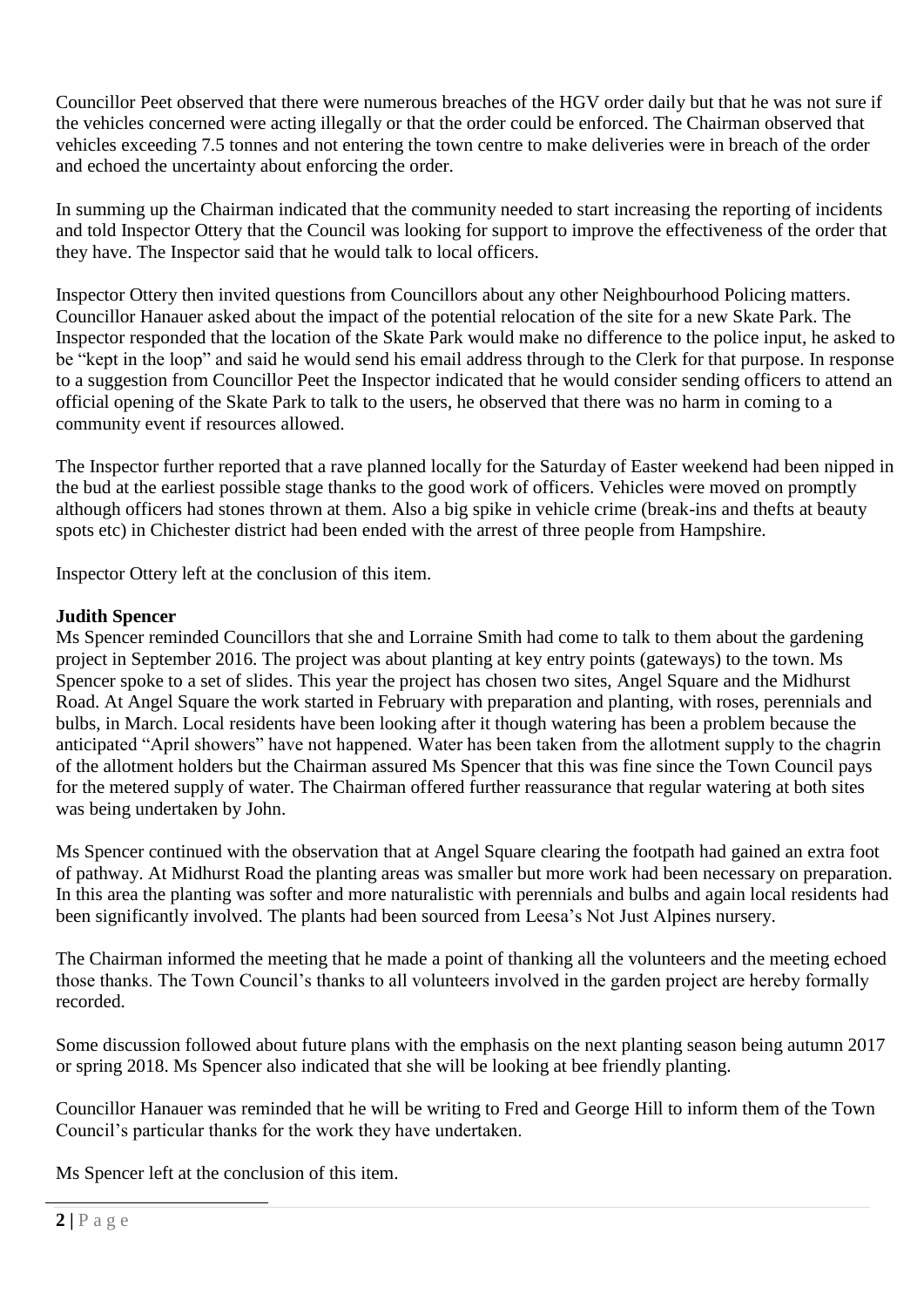## 2. Apologies for absence

Apologies were received from Councillors Evans, Fox, Smith, South & Meakin.

## 3. Declarations of interest

There were no declarations of Pecuniary or non-Pecuniary interests in relation to any items included on the agenda for this meeting in accordance with **THE LOCALISM ACT 2011** and the **Relevant Authorities (Disclosable Pecuniary Interests) Regulations 2012**.

## 4. District and County Councillors

Councillor Lintill had offered her apologies but Councillor Duncton was in attendance and reported that CDC has been working with WSCC and locals to try and find some sort of solution for the A27 Chichester bypass. Further that there is a lot of, again, joint working on the Chichester Vision and Chichester Southern Gateway the proximity of which is from the Canal Basin to more or less where the Courthouse is and of course including the Train and Bus Stations. However, there was nothing to report that was specific to Petworth.

Councillor Duncton emphasised the issue of unsightly litter adjacent to major roads and expressed her incomprehension as to why people find it necessary to throw things out of vehicles on to the road. She reported that CDC has put £50.000 into the budget to have a good clean up on the A27 and that night time road closures and teams working at night are being used to facilitate this. This is important because the area is a major tourist centre. Councillor Duncton expressed her hope that other Districts and Boroughs will follow suit because in her view the money is well spent.

Councillor Duncton reported that things were slowing at WSCC in the approach to the election. She had recently attended the Corporate Parenting Panel where the emphasis is that CC has responsibility for all children in the WSCC area particularly those in care. Also that she has seen a draft of the South Downs National Park Authority Local Plan which will be published in September.

Councillor Duncton left at the conclusion of this item.

5. Chairman's Report and other announcements on matters requested

### **Bus shelter**

Councillor Hanauer reported that he has finished the plan and given it to Chris Dye at WSCC and will hopefully hear from him this week. When Chris Dye is happy he'll give a specification and Councillor Hanauer will then obtain competitive quotes.

# **Farmers' market**

The Chairman reported that Alistair has agreed to stay on as Market Manager and will have his own stall at the market too. This Saturday's (22<sup>nd</sup> April 2017) market will be the first of the Town Council's second year and it is doing exceedingly well. Councillors **AGREED** that that a reserve should be created from the surplus generated.

The Chairman had met Leesa (of the aforementioned Leesa's Not Just Alpines) and she had created a questionnaire for users of the market. Future improvements might include a customer loyalty scheme like those available at other farmers' markets.

Carry Smith has started "broccante" in the Leconfield hall and this should have a further positive impact on the market.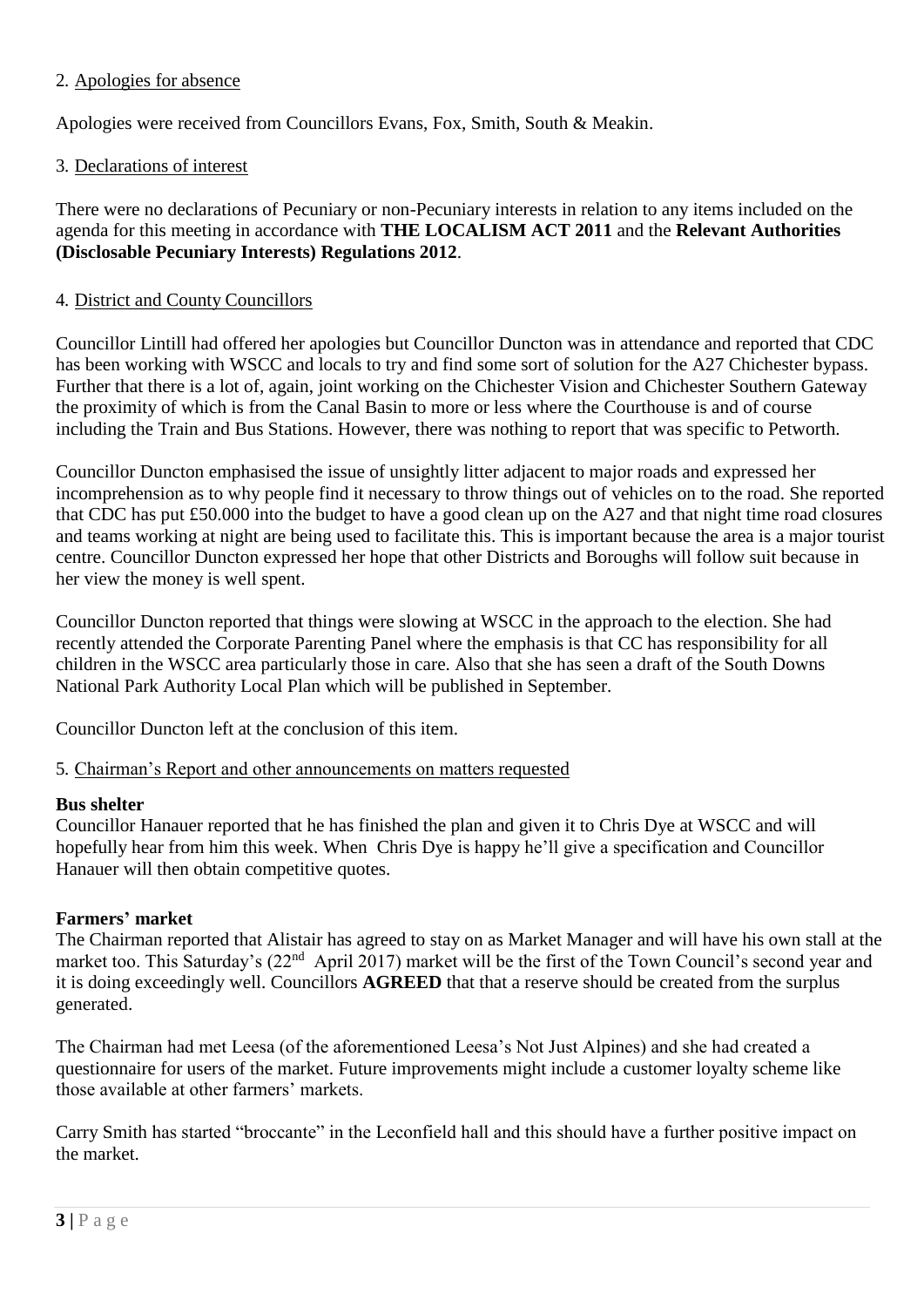## **Allotments**

Payments are good with just five outstanding for the year now. Payments have moved to once annually rather than once every six months. Councillors Kemp & South and separately Councillor Hanauer have inspected the allotments and it is anticipated that once the inspection findings are compared to the payments there will be a correlation between those that were found to be unsatisfactory and those that have not paid.

## **Skate Park**

Councillor Hanauer reported that he had sent a letter out to 30 properties closest to the proposed site for the skate park and anticipated a small number of replies. He had also discussed the proposal with some residents he had met and reported that they had been happier when they realised the actual location of the proposed skate park – there had been a degree of misinformation about where it would be sited in relation to nearby homes.

Councillor Hanauer further reported that a definitive visualisation of the skate park is awaited before further progress can be made and that he has a meeting with a planning consultant who might be able to help (but that he will take three quotes for planning consultancy). He is in email correspondence with Tania Murphy who runs the CDC car parks. The proposed realignment of parking spaces produces another 14 car parking spaces.

## **Highways and traffic**

Councillors Peet and Hanauer reported on their recent meeting and walkabout with Chris Dye, Area Highway Manager and Mike Dare, Traffic Engineer both of WSCC. Regarding the HGV route it was reiterated that the anomaly is that there is no weight limit on vehicles entering Angel Street but that the CC officers did not have the detail of the traffic order with them at that meeting. After the meeting Mike Dare responded that the anomaly is to allow deliveries. Councillors **AGREED** that they need to request sight of the Traffic Regulation Order. It was also noted that Chris Dye had indicated that three sets of pressure pads were necessary to gauge the effects of any change to the traffic order – these needed to be deployed before any change so that monitoring could take place before and after the change.

### **Boys' School**

The Chairman reported on the application to remove Condition 29 of the planning permission for the site. The developer has been in touch to ask what Petworth Town Council envisages as the public art for the site. The Chairman further stated that the removal and repositioning of the memorial stone would not in his view satisfy the condition because the stone is a memorial not a piece of public art; Councillors agreed with this view. The Chairman circulated his visualisation of silhouettes of boys playing conkers and the consensus of the meeting was that some sort of sculpture would fulfil the condition. The piece of art needed to be of good quality and reflect the tragic death of 29 boys 75 years ago. It was felt that the developer had not appreciated the significance of the tragedy and its ongoing impact on the community.

### **De-fibs**

The Chairman reported that sets of new pads had been sourced for the defibrillators at Hampers Green and Grove Lane but that those for the de-fib at the Square had yet to be obtained.

### **Sports ground**

The Chairman reported that he had hoped to circulate a copy of the lease of the sports ground at this meeting but that had not proved possible. Councillors would have sight of the lease, which would include all the amendments requested, next week. This will be a short-term lease but the national Trust has agreed that as soon as this short lease is in place parties will start negotiating a longer 25-year lease. Those negotiations may take twelve months but the parties will not have to wait until the end of the shorter lease before putting the longer one in place.

# **Annual Meeting**

**4 |** P a g e The Annual Town Meeting will take place on Friday 26<sup>th</sup> May 2017; the Chairman reported on plans (Councillor South's note is appended to these minutes) for the meeting and how it should be advertised was discussed.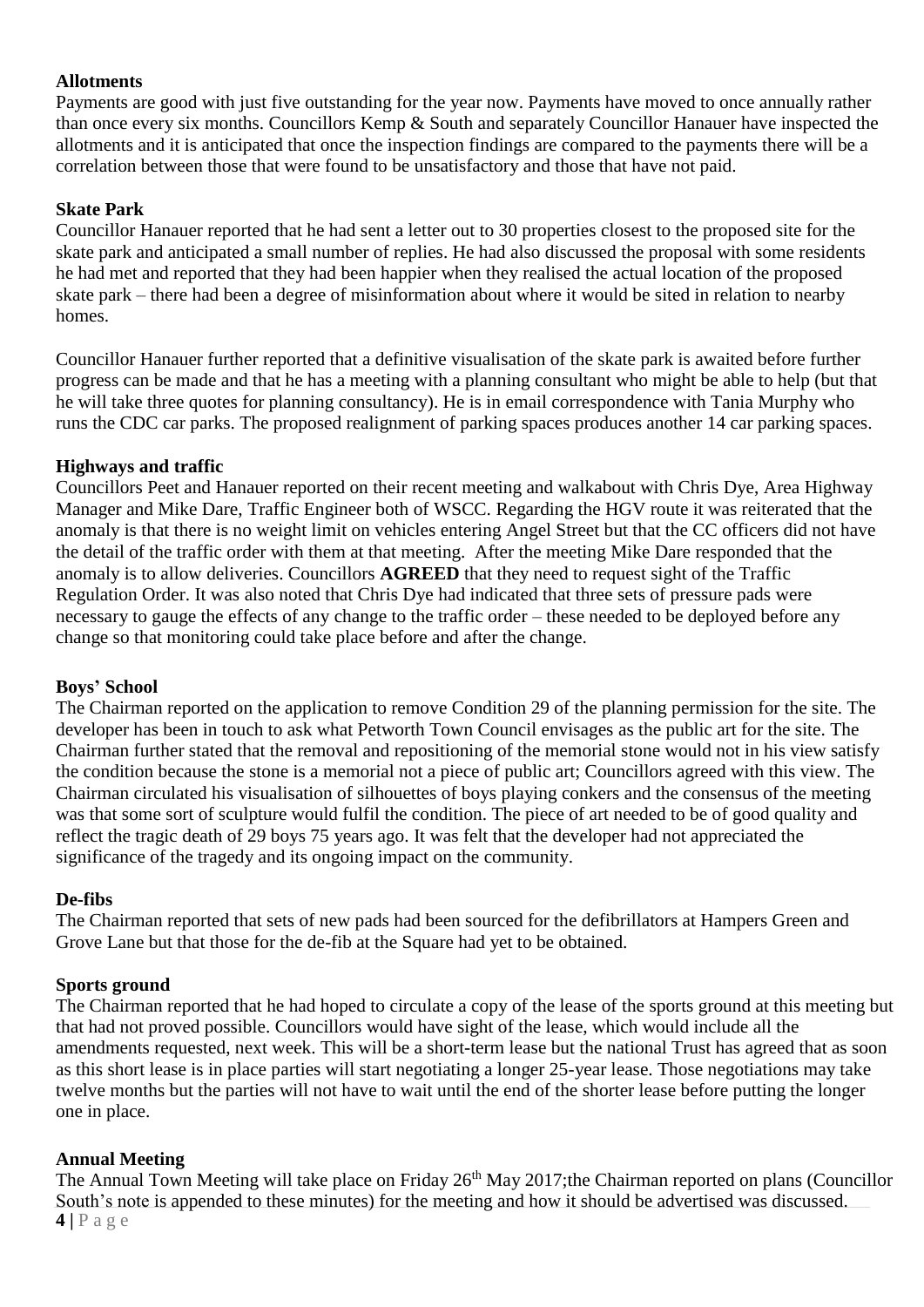# **War Memorial**

Councillors considered the report circulated as Appendix A on the agenda and noted the power granted to the Council under Section 1 of the War Memorials (Local Authorities' Powers) Act 1923 to "incur reasonable expenditure in the maintenance, repair and protection of any war memorial within their district whether vested in them or not". Councillors **ACCEPTED** and **APPROVED** the document at Appendix A and further **AGREED** that the Council will effect insurance of the War Memorial.

#### **Fire extinguisher quotes**

Councillors noted that the finance meeting had considered three competitive quotes for the provision and maintenance of fire extinguishers. Councillors **APPROVED** the acceptance of the cheapest of those quotes at £116 for two extinguishers and annual maintenance costs of £36

#### **Social Media and Email Policy**

Councillors considered the draft policy circulated as Appendix B of the agenda and, with two amendments (the addition of a requirement to copy the Clerk into any communication required by the policy and the insertion of the words "the code of" before the word "conduct" at paragraph 8.7), **ADOPTED** the policy.

### **A Board Policy**

The Chairman reported on the documents circulated as Appendix C of the agenda and Councillor noted that the document had been drafted by the Business Association but had no legal status; all members of the Business Association had agreed to abide by the terms of the document. Councillors **AGREED THE ADOPTION** the document as a guidance document.

#### **Poster and Banner Policy**

The Chairman asked Councillors to consider the need for and content of a local policy for the public display of posters and banners in the town. He put some initial thoughts about criteria before Councillors. Councillors **AGREED** that Deborah Glover be asked to develop those thoughts into a draft policy to be considered further by Council.

#### **Health and Safety Training Event**

Councillors considered an email from SSALC circulated as Appendix D of the agenda. It was AGREED that Councillor Singleton would attend on Thursday 15<sup>th</sup> June 2017 at Chichester Park Hotel.

#### **Petworth in Bloom**

The Chairman stressed how lucky the Town and the Town Council were to have Judith Spencer and Lorraine Smith working on this project.

#### **Staffing**

Councillor Pawsey reported that the Staffing Sub-Committee had agreed the recruitment process for an Administrative Officer/Clerk and that the recruitment pack is 99% complete. The post will be advertised locally and through SSALC with a proposed closing date of 31<sup>st</sup> May 2017. It is hoped to recruit soon thereafter.

#### **Councillor Co-option**

The Chairman reported that the Town Council currently has one councillor vacancy and that since no election has been requested the vacancy may be filled by co-option. The vacancy is advertised and Councillors were invited to consider who might be approached to fill the vacancy.

#### **Seaford College**

Councillors considered the suggestion that a clean up project be identified for students from Seaford College to undertake on their big day out planned for  $6<sup>th</sup>$  July 2017 (suggestion circulated as Appendix E of the agenda). It was suggested that the students be invited to paint the swings at Hampers common

Councillor Hanauer further suggested that Seaford College be invited to contribute to the anniversary of the tragedy at the Boys' School.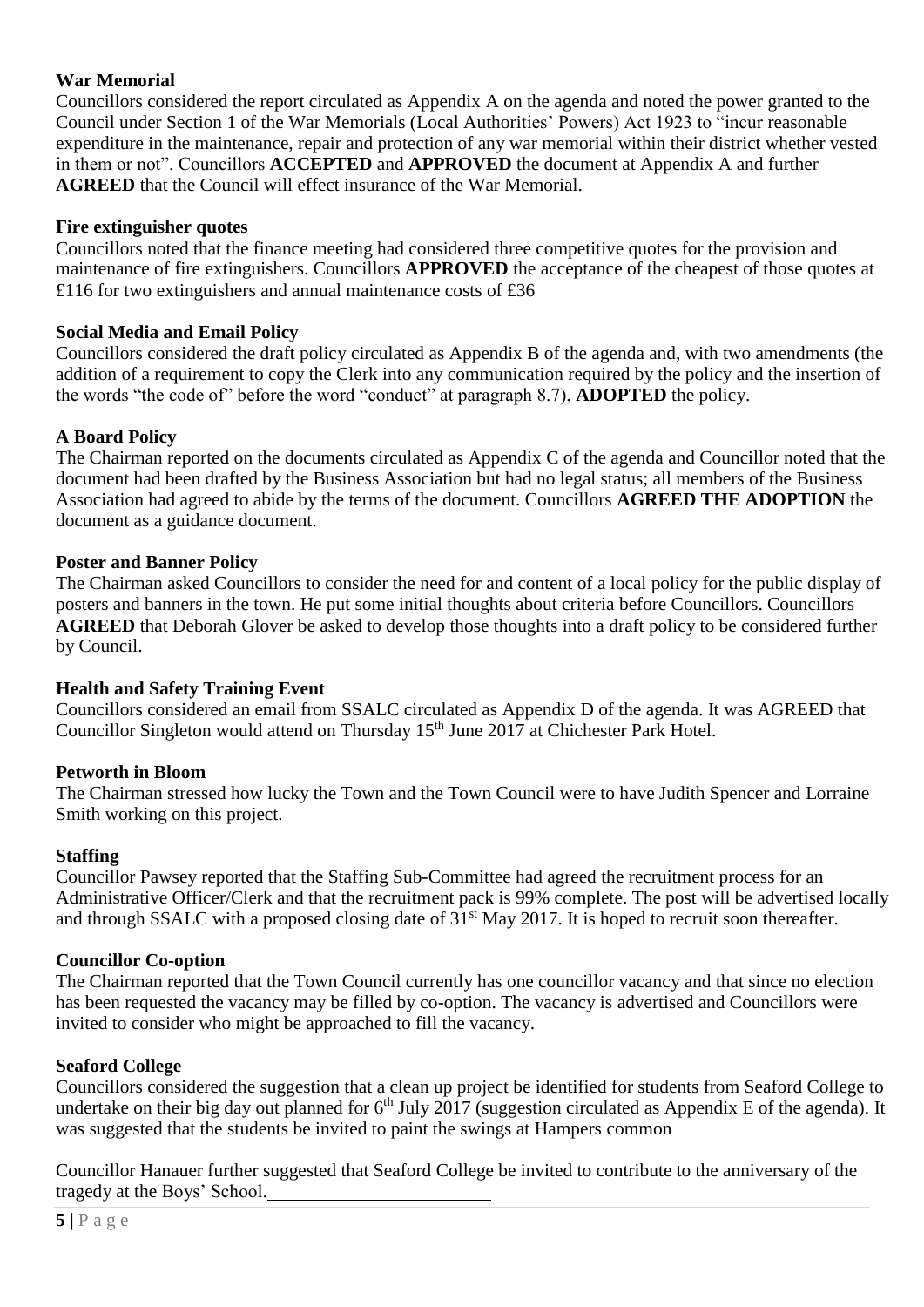# 6. To confirm the minutes of the previous council meeting  $16<sup>th</sup>$  March 2017

The minutes of the council meeting held on 16<sup>th</sup> March 2017 were **AGREED** as a correct record and the Chairman was **AUTHORISED** to sign them as such.

#### 7. Matters arising

There were no matters arising.

## 8. To receive reports

a) Finance and General Purposes Committee

Councillor Copus presented the report of the Finance and General Purposes Committee. The payments listed below were **APPROVED** and the cheques were to be signed at the close of the meeting.

|                          | Total<br>£ | <b>VAT</b><br>£ | Net<br>£ |                                              |                                                      |
|--------------------------|------------|-----------------|----------|----------------------------------------------|------------------------------------------------------|
| Leconfield Estates       | 10.00      |                 | 10.00    | <b>Allotments Water</b>                      | 20/12/16 to 31/3/17 no<br>usage                      |
| Link Hire                | 168.00     | 28.00           | 140.00   | <b>Farmers Market</b>                        | <b>March barriers</b>                                |
| John Bridle              | 345.00     |                 | 345.00   | Safety checks                                | Nov to March 23 weeks @<br>£15                       |
| Reed                     | 373.63     | 62.27           | 311.36   | Office temp                                  | $w/e$ 3/3                                            |
| Reed                     | 560.45     | 93.41           | 467.04   | Office temp                                  | w/e 10/3                                             |
| Reed                     | 624.67     | 104.11          | 520.56   | Office temp                                  | w/e 17/3                                             |
| Reed                     | 525.42     | 87.57           | 437.85   | Office temp                                  | w/e 24/3                                             |
| Reed                     | 386.70     | 64.45           | 322.25   | Office temp                                  | $w/e$ 31/3                                           |
| Southern Electric        | 221.03     | 10.52           | 210.51   | <b>Street Lighting</b>                       | 24 Dec to 31 March<br>Continuous and Dusk to<br>Dawn |
| Southern Electric        | 14.76      | 0.70            | 14.06    | <b>Street Lighting</b>                       | 1 Mar to 31 March Half<br>night pre dawn             |
| <b>HJS Land Services</b> | 2,595.00   |                 | 745.00   | <b>Rosemary Gdns/Hampers</b><br>Com Contract |                                                      |
|                          |            |                 | 1,850.00 | Cemeteries                                   |                                                      |
| <b>CDC</b>               | 150.00     |                 | 150.00   | <b>Farmers Market</b>                        | 2 Canopies                                           |
| Leesa Barrett            | 634.80     |                 | 634.80   | Traffic consultant<br>recommended works      | PiB plants                                           |
| Austens                  | 5.49       | 0.92            | 4.57     | N Plan                                       | magnetic tape                                        |
| Leconfield Hall          | 143.00     |                 | 143.00   | <b>Farmers Market</b>                        | February                                             |
| Leconfield Hall          | 589.00     |                 | 589.00   | N Plan                                       | 31st March Public<br>consultation                    |
| Leconfield Hall          | 79.00      |                 | 79.00    | Xmas Event - General                         | Thank you event                                      |
| Leconfield Hall          | 143.00     |                 | 143.00   | <b>Farmers Market</b>                        | March                                                |
| Wire & test              | 188.86     |                 | 188.86   | Office Expenditure                           | <b>Electrical inspection</b>                         |
| Viking                   | 20.68      | 3.45            | 17.23    | N Plan                                       | A4 paper                                             |
| Viking                   | 93.56      | 15.59           | 77.97    | N Plan                                       | Print cartridges                                     |
|                          |            |                 |          |                                              |                                                      |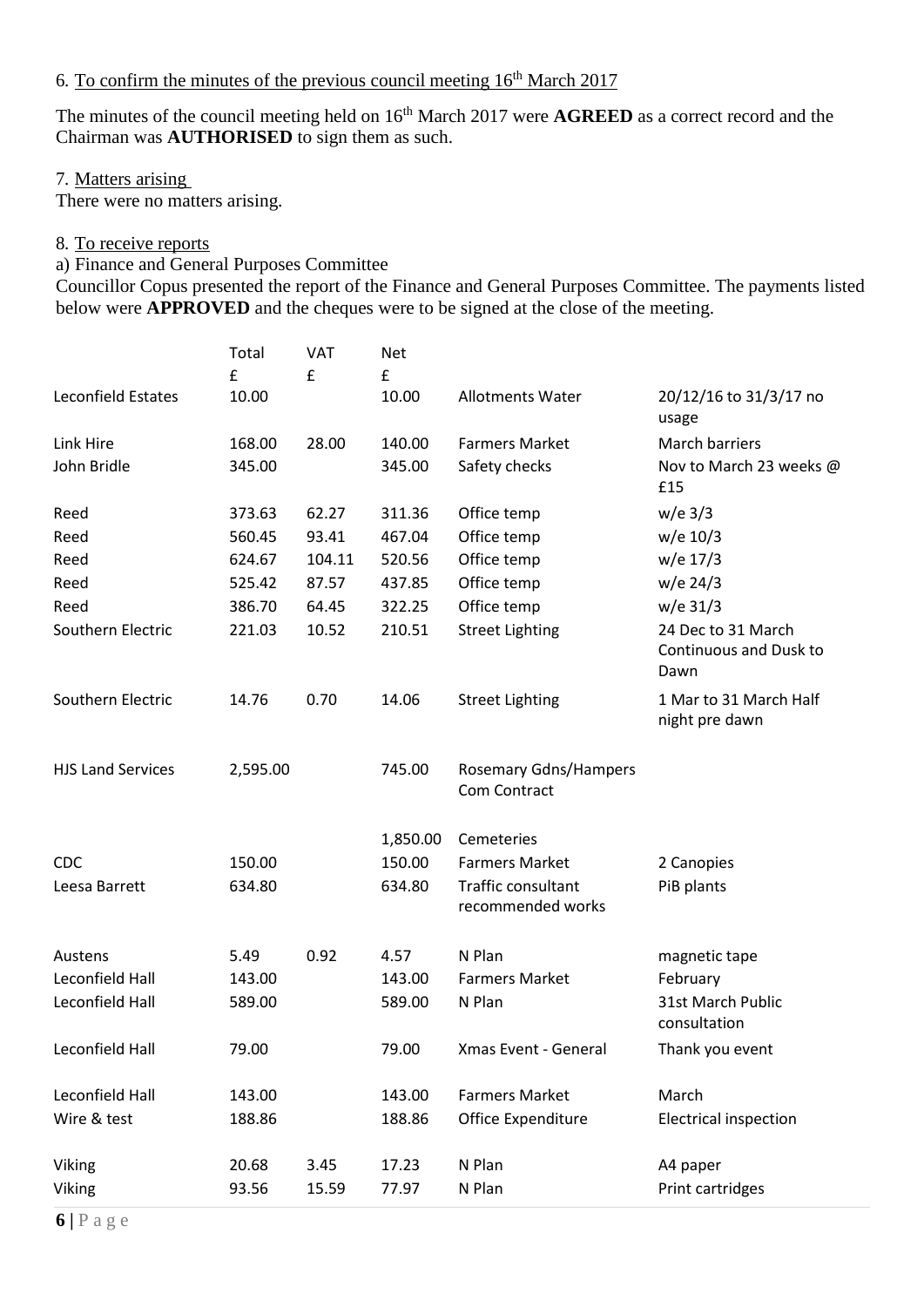|                                        | Total<br>£        | VAT<br>£       | <b>Net</b><br>£   |                                                                  |                                                                                                                |
|----------------------------------------|-------------------|----------------|-------------------|------------------------------------------------------------------|----------------------------------------------------------------------------------------------------------------|
| Viking                                 | 129.28            | 21.55          | 107.73            | Office Expenditure                                               | Hard drive, tower drawers,<br>pockets                                                                          |
| Julie Aguilar                          | 122.11            |                | 122.11            | N Plan                                                           | Consultation adverts,<br>stationery, refreshments                                                              |
| <b>Nexus</b>                           | 3,714.00          | 619.00         | 1,700.00          | N Plan                                                           | Consultation consultancy                                                                                       |
|                                        |                   |                | 1,395.00          | N Plan                                                           | <b>Consultation printing</b>                                                                                   |
| Alistair Baldwin<br><b>RAL Display</b> | 60.00<br>888.60   | 148.10         | 60.00<br>740.50   | <b>Farmers Market</b><br>Unallocated<br>budget/contingency       | March support<br>Display stands                                                                                |
| <b>Start Traffic</b><br>Alan Baxter    | 28.08<br>3,054.00 | 4.68<br>509.00 | 23.40<br>2,545.00 | <b>Farmers Market</b><br>Traffic consultant<br>recommended works | Road sign frame<br>Review consultation<br>responses, options for<br>Squares, boards for public<br>consultation |

Councillor Copus further set out the bank reconciliation figures below and the bank reconciliation was **APPROVED**

| <b>BALANCE SHEET</b>                                               |            |            |                        |            |
|--------------------------------------------------------------------|------------|------------|------------------------|------------|
| Reserve at 1 April 2016 - general<br>Reserve at 1 April 2016 - for |            | 24,478     | Nat West balances at   | 31/03/2017 |
| allotments                                                         |            | 99         | <b>Current Account</b> | 11,405.31  |
| Reserve at 1 April 2016 - for NP<br>Reserve at 1 April 2016 - for  |            | 12,829     | Deposit Account        | 4,966.17   |
| playparks                                                          |            | $-1,551$   |                        |            |
| Less: Playpark spend                                               |            | $-4,372$   |                        |            |
| Less: Recoverable VAT 2015/16                                      |            | 669        |                        |            |
| Less: Recoverable VAT 2016/17                                      |            | $-12,682$  |                        |            |
| Plus: income                                                       |            | 127,941    |                        |            |
| Less: expenditure                                                  |            | $-107,989$ |                        |            |
| N Plan                                                             |            | $-30,519$  |                        |            |
| N Plan grants                                                      |            | 7,466      |                        |            |
| Balance at                                                         | 31/03/2017 | 16,371.48  |                        | 16,371.48  |

**b)** The Minutes of previous Finance and General Purposes Committee meeting held on 12.02.2017 were **RECEIVED & ADOPTED**

c) The Minutes of the Highways, Traffic and Planning Committee meetings held on 27.02.17, 13.03.17 and 27.03.17 were **RECEIVED & ADOPTED**. It was noted that the anticipated WSCC planning application to the South Downs National Park Authority (SDNPA) is not expected soon. However, the Chairman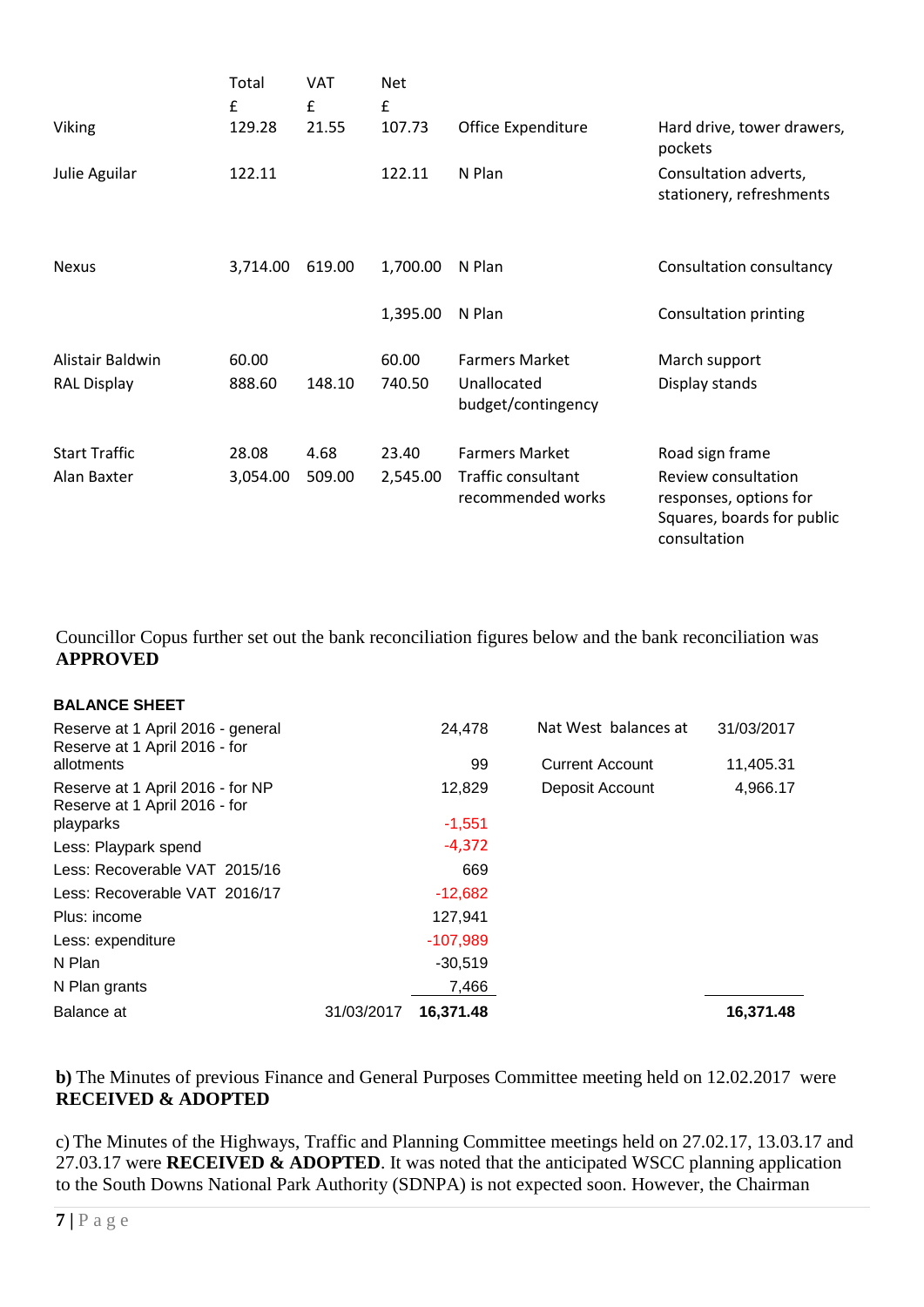reported that the planning officer has indicated that the Town Council's local knowledge will be useful in the consideration of that application.

d) The Minutes of the Open Spaces Committee meeting held on 22.02.17 were **RECEIVED & ADOPTED**

e) Vision Group – on this occasion Councillor Fynes had nothing to report.

f) Neighbourhood Plan- Councillor Pawsey updated on successful public consultation held on Saturday  $31<sup>st</sup>$  March 2017 attended by 500+ people. The feedback was that the public are supportive of what is being reported and filled in questionnaires which will be considered at the end of the six-week pre submission consultation period. The consultation finishes in mid-May.

g)Famers' Market – this was covered above at item 5

h)Petworth Business Association – this too was covered above at item 5

9. Other items at Chairman's discretion

Councillor Hanauer reported that his has received the contract from BT for the adoption of the telephone box and the contract is signed. BT will notify about completion (i.e. when the box is disconnected) and then there shall be a small window in which to move the box and volunteers will be needed.

Councillor Fynes enquired about the future of the Co-op but no-one present had a definitive answer.

Meeting closed – 9.45pm Signed………………………………………….. Chairman